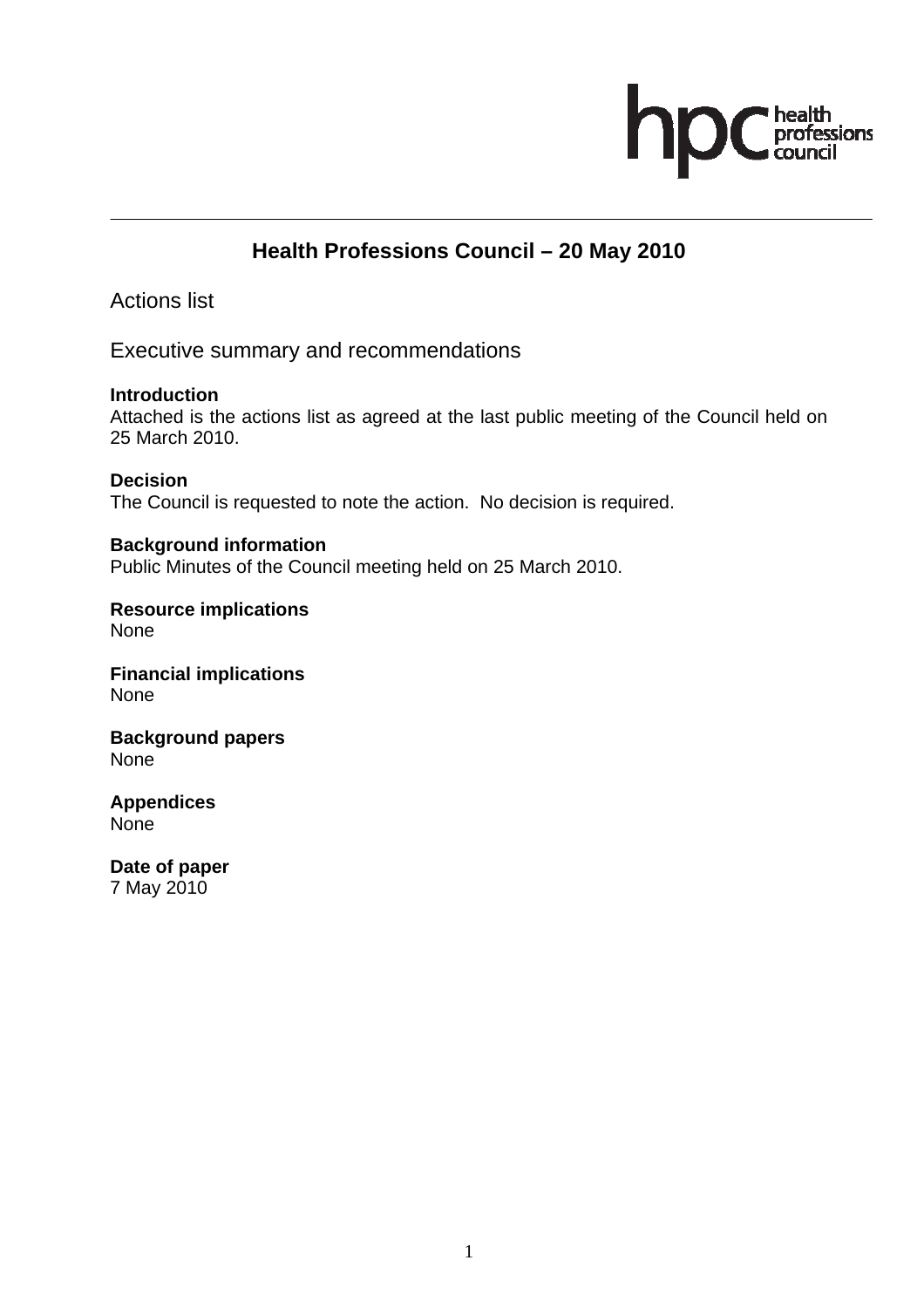

## Actions - Health Professions Council meeting 25 March 2010

|                         | Action point (and location in minutes)                                                                                                                                                                                                                                                                                                                                                                                                                                                                                                      | <b>Action for</b>                         | <b>Comment</b>                                                                                                         |
|-------------------------|---------------------------------------------------------------------------------------------------------------------------------------------------------------------------------------------------------------------------------------------------------------------------------------------------------------------------------------------------------------------------------------------------------------------------------------------------------------------------------------------------------------------------------------------|-------------------------------------------|------------------------------------------------------------------------------------------------------------------------|
| $\mathbf 1$             | Item 3.10/27 Approval of agenda<br>The Council approved the agenda.<br>3.1<br>3.2 The Council noted the large agenda. This had<br>because only time critical papers were<br>arisen<br>considered at the February meeting, as this meeting<br>was timetabled as a strategy meeting of the Council.<br>The Chair suggested that, in future, Council should<br>meet over two days, with a strategy day be held the<br>day before the Council meeting to allow more time for<br>both. Members of the Council concurred with this<br>suggestion. | Secretary to<br>Council                   | Strategy Day to<br>be held on 9<br>February 2011.                                                                      |
| $\overline{2}$          | Item 11.10/35 CHRE Fitness to Practise Audit<br>report: Audit of health professions regulatory<br>bodies' initial decisions (report ref:- HPC23/10)<br>The Council agreed:-<br>(iii) to instruct the Executive to produce a report<br>detailing the approach taken to deal with self-<br>referral.                                                                                                                                                                                                                                          | <b>Director of Fitness</b><br>to Practise | Paper to be<br>considered by the<br><b>Education and</b><br>Training<br>Committee at its<br>meeting on 8<br>June 2010. |
| $\mathbf{3}$            | Item 13.10/37 The HPC approach to justice and<br>impairment (report ref:- HPC25/10)<br>13.4 The Council agreed the content of the paper and<br>noted that there needed to be some<br>amendments to the language and content in<br>advance of its wider circulation.                                                                                                                                                                                                                                                                         | <b>Director of Fitness</b><br>to Practise | Ongoing                                                                                                                |
| $\overline{\mathbf{4}}$ | Item 14.10/38 Practice Note "Standard of<br>acceptance of allegations" (report ref:- HPC26/10)<br>14.4 The Council :-<br>agreed that as and when further trends emerge,<br>(ii)<br>the Executive will revise the practice note<br>accordingly for approval by Council.                                                                                                                                                                                                                                                                      | <b>Director of Fitness</b><br>to Practise | Ongoing                                                                                                                |